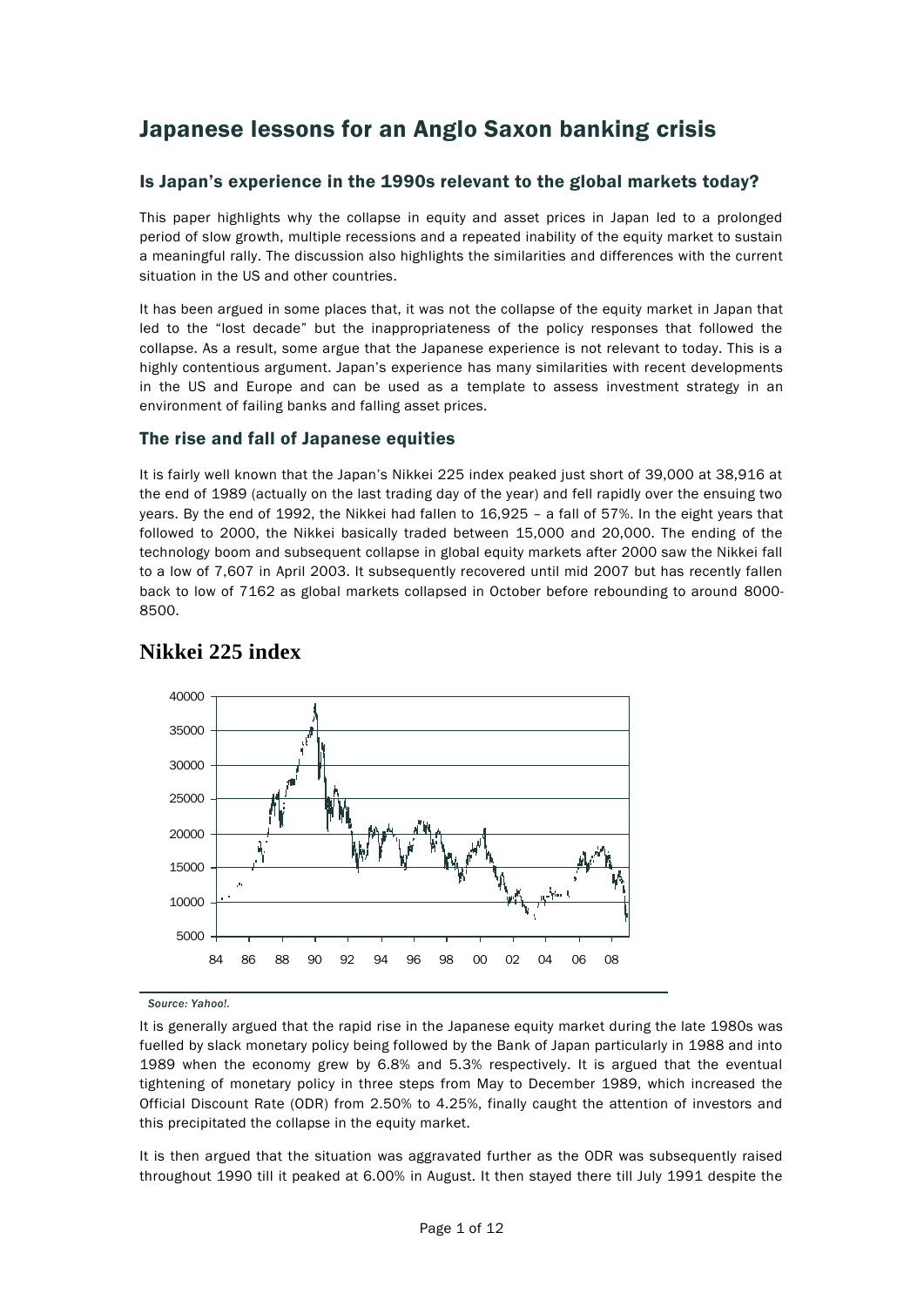crash that was occurring in the equity market. This tightening of monetary policy was done with the aim of reducing inflation, which was running at 3.5-4.0% during the first half of 1991. From July 1991, the ODR was lowered in various stages until the Bank of Japan finally introduced the Zero Interest Rate Policy (ZIRP) and Quantitative Easing (QE) from 1999 onwards.

This line of argument attributes much of the reason for the rise and fall of the Japanese equity market firmly to the Bank of Japan and inappropriate monetary policy. There are echoes of this occurring today with many arguing that central banks around the world (the Federal Reserve and Bank of England are often cited) have contributed to the recent run up and collapse in global equity markets.

| Date              | <b>ODR</b> (%) |  |
|-------------------|----------------|--|
| 22 October 1983   | 5.00           |  |
| 30 January 1986   | 4.50           |  |
| 10 March 1986     | 4.00           |  |
| 21 April 1986     | 3.50           |  |
| 1 November 1986   | 3.00           |  |
| 23 February 1987  | 2.50           |  |
| 31 May 1989       | 3.25           |  |
| 11 October 1989   | 3.75           |  |
| 25 December 1989  | 4.25           |  |
| 20 March 1990     | 5.25           |  |
| 30 August 1990    | 6.00           |  |
| 1 July 1991       | 5.50           |  |
| 14 November 1991  | 5.00           |  |
| 30 December 1991  | 4.50           |  |
| 1 April 1992      | 3.75           |  |
| 27 July 1992      | 3.25           |  |
| 4 February 1993   | 2.50           |  |
| 21 September 1993 | 1.75           |  |
| 2 April 1993      | 2.50           |  |
| 21 September 1993 | 1.75           |  |
| 14 April 1995     | 1.00           |  |
| 8 September 1995  | 0.50           |  |

## **Japan Official Discount Rate during the late 1980s and early 1990s**

*Source: BoJ*

There can be little doubt that the BoJ's response was not as surefooted as it could have been. However, there is a need to place the actions of the BoJ in a wider context.

The blanket criticism that the BoJ was too slow to raise rates when the economy was clearly growing above its potential rate fails to recognise that Japan, at the time, was trying to coordinate policy with other nations (principally the US and Germany) in an attempt to manage exchange rates. This was the time of the Plaza accord of 22 September 1985, which aimed at weakening the USD and then the Louvre Accord of 22 February 1987 which attempted to halt that weakening.

As a result of the Plaza Accord, central banks intervened in foreign exchange markets and sold USD. This policy proved successful and the USD fell. However, this also meant that the JPY strengthened. This affected Japan's exports and slowed growth. The BoJ attempted to offset this by lowering rates, pushing the ODR to a (then) historic low of 2.5%. Interestingly, the ODR was set at this level on the day immediately after the signing of the Louvre Accord. As a result, it could be argued that Japan was fulfilling its commitment to help strengthen the USD by lowering its own interest rates and weakening the JPY.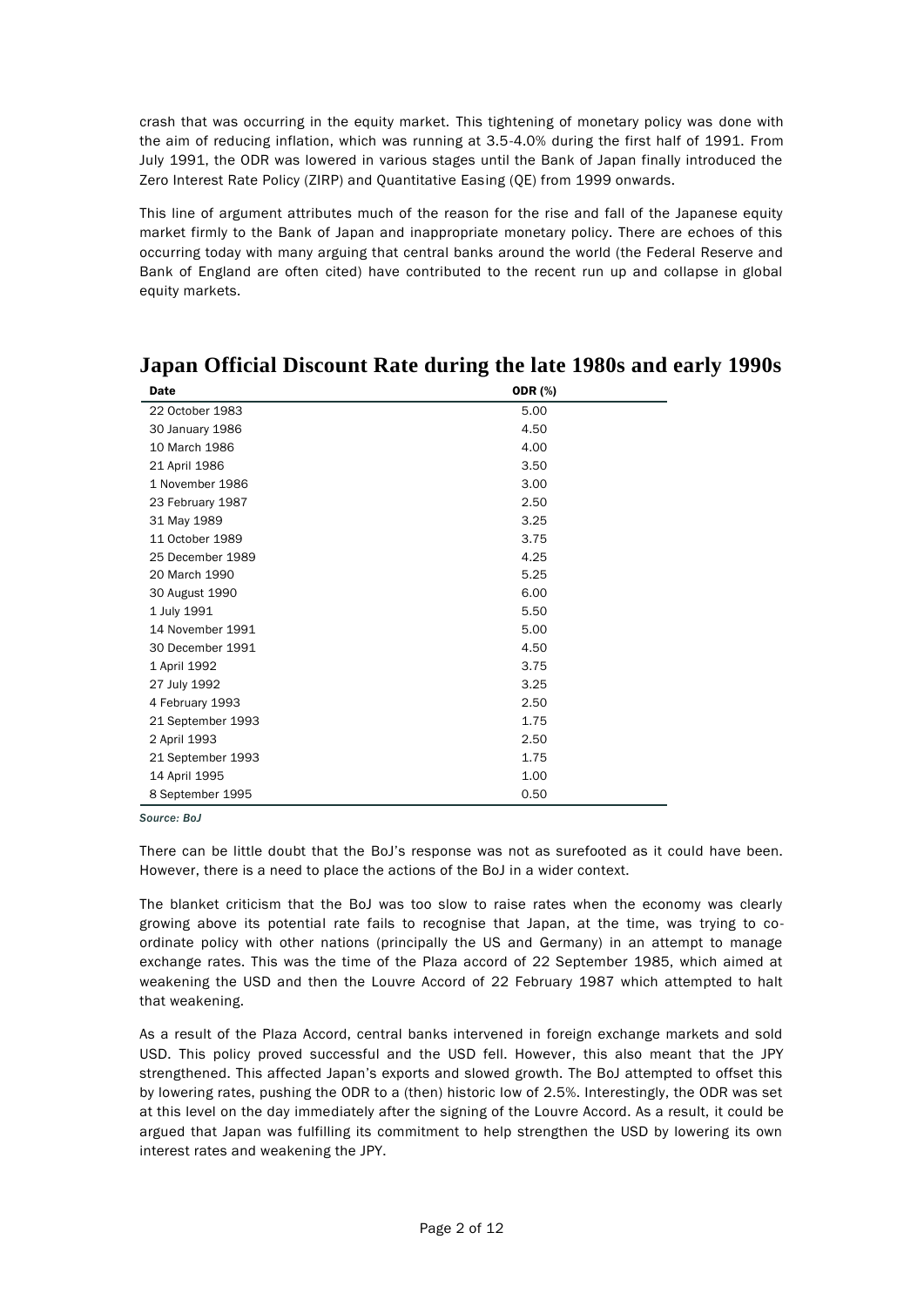Some in Japan still have bitter memories of this period and the attempts at policy co-ordination. There is a school of thought that the US is largely responsible for the subsequent rise in asset prices that occurred in 1988 and 1989<sup>1</sup>. It also helps to explain the apparently tough stance adopted by the BoJ to reign in inflation during 1990/1991 after the failure of international policy co-ordination.

It should also be remembered that the 1990-1992 period, when the Nikkei fell from 39,000 to 17,000 was also influenced by the fall of the Berlin Wall, the first Gulf War, the start of a US recession and the beginnings of the Savings and Loans crisis in the US. Managing policy under these conditions would have been extremely tricky. Claims of BoJ incompetence could be judged as unfairly harsh.



### **Japan GDP growth and inflation (annual average %)**

*Source: IMF.*

-

There is a case to make that the BoJ and policy makers in Japan were aware of the increase in asset prices (land included) but felt they could do little about it as monetary policy was being directed towards achieving different goals (e.g. managing exchange rates) rather than containing inflation and restricting fast rates of credit growth. Once again, we see parallels with recent experience as there has been criticism that central banks have targeted inflation without paying sufficient attention to rising asset prices.

#### The rise and fall of property in Japan

The discussion above focuses on the equity market alone but a critical part of the asset price story in Japan concerns the real estate market. Once again, we can hear echoes in the current financial turmoil.

<sup>1</sup> A useful discussion of some aspects of this argument can be seen in Chapter 9 (especially page 271) of the book "Changing Fortunes" published in 1992 and authored by Paul Volcker and Toyoo Gyohten.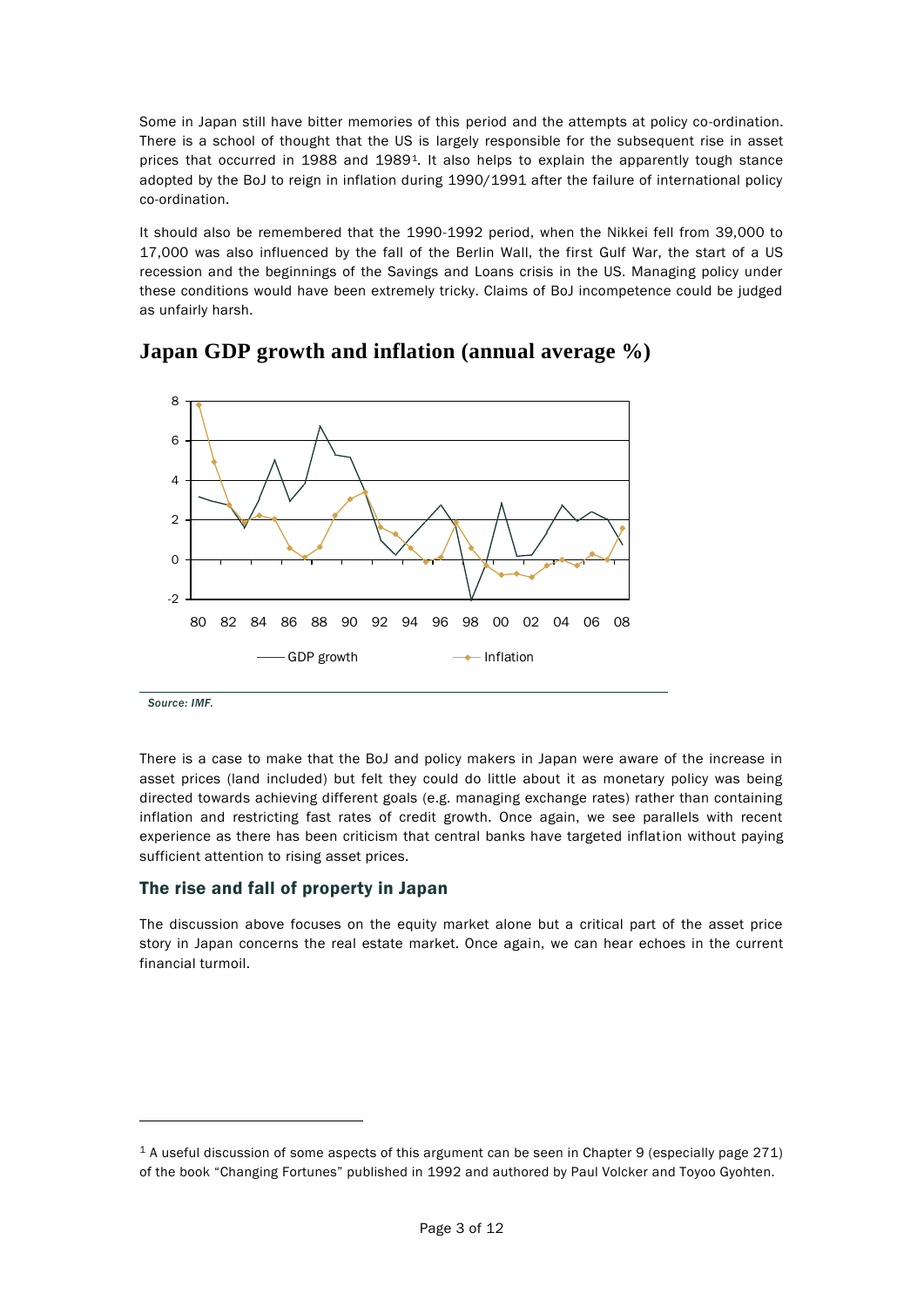

### **Nationwide and prices in Japan (2000 = 100)**

*Source: MIAC.*

 $\overline{a}$ 

With monetary policy being slack, credit growth in Japan could accelerate. This found its way into property prices and they rose to truly dizzy heights. Slack money and rising credit would be sufficient to explain the rise in property prices but the increase was also fuelled by tax distortions and financial deregulation. The net effect was that, not only did bank lending increase (the bank lending to GDP ratio increased from 70% in the late 1980s to 108% by 1990) but it became more focussed on real estate2. The share of the manufacturing sector in loan portfolios declined from 25% in 1977 to less than 15% by the end of the 1980s. Meanwhile, loans to real estate and financing companies rose sharply. This is demonstrated in the chart below.

<sup>2</sup> A further discussion of this with details of the tax and deregulation aspects can be seen in "Financial Supervision in the Lost Decade" by Mitsuhiro Fukao, President, Japan Center for Economic Research, June 11, 2007 (mimeo). Also aspects of this are covered in "Asset Price Bubble in Japan in the 1980s: Lessons for Financial and Macroeconomic Stability" by Shigenori Shiratsuka, Bank of Japan Institute for Monetary and Economic Studies discussion paper 2003-E-15.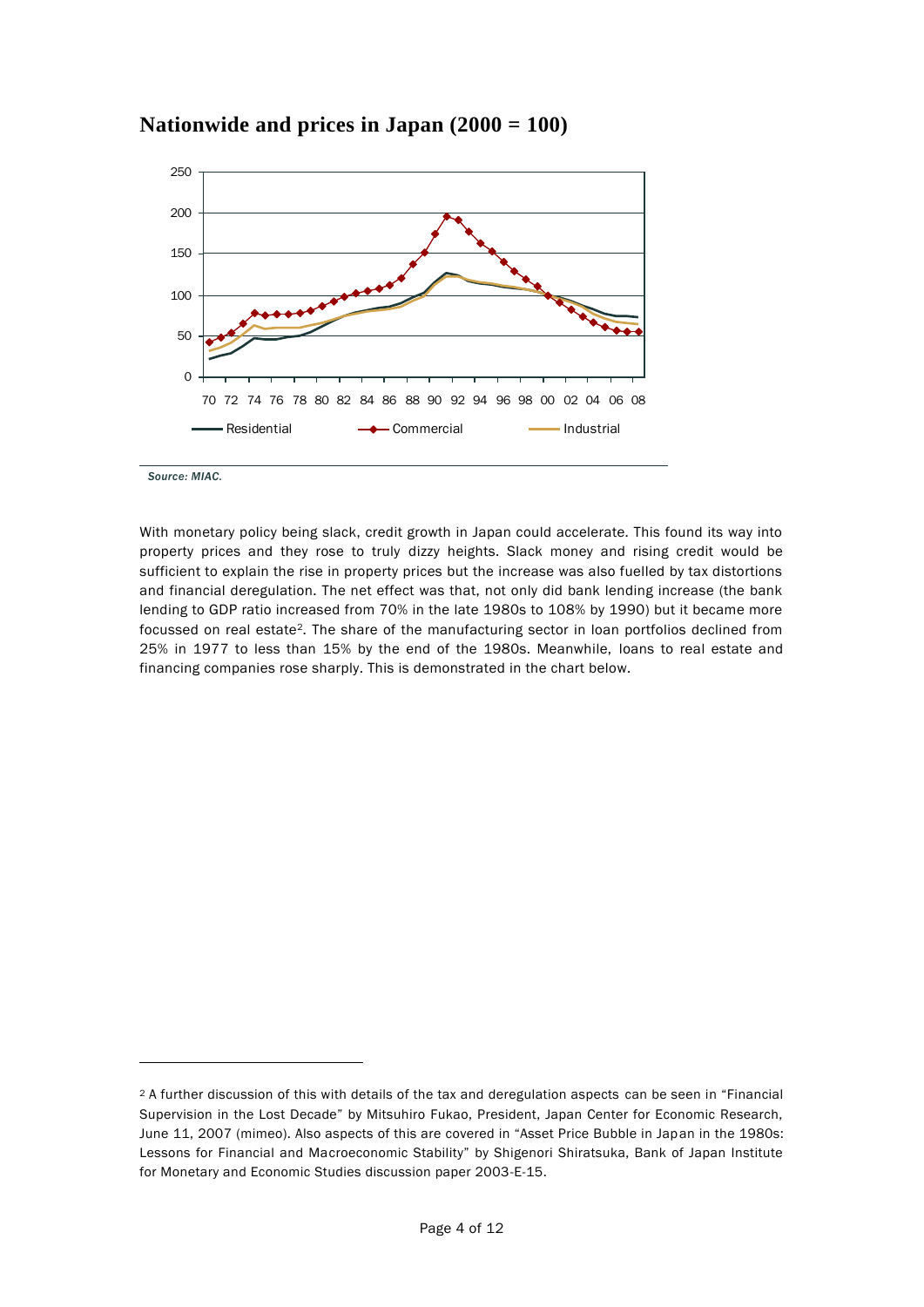



*Source: BoJ IMES discussion paper 2003-E-15.*

-

Higher interest rates clearly played a role in weakening property prices but we should also remember that growth was slowing throughout 1991 to 1993. (the annual rates of growth were 3.4% in 1991, 1.0% in 1992 and 0.2% in 1993). Property prices fell, not only because rates increased but because growth collapsed.

This would be bad enough. But conditions became much worse. Over the late 1980s, banks not only lent heavily to the real estate sector but regularly used property as collateral for other loans. Slow growth and higher interest rates weakened property prices and increased bad loans. Banks tried to hide, understate or defer their losses associated with these bad loans in the hope that property prices would rebound.

It would be easy (and understandable) to say that this poor accounting for bad loans was outright fraud. However, the situation was made more complicated by the web of cross shareholding between corporations in Japan (*keiretsu*) and the close relationship Japanese banks had with the companies they lent money to (the "convoy system" of banking relationships). The ownership structures were confusing and interlinked and the product of a finance system and culture that had developed in Japan as the economy built itself up from the total devastation of the Second World War.<sup>3</sup> It should also be remembered that organised crime syndicates were very active in many real estate transactions. This muddied the water further as reformers, whistleblowers and conscientious accountants and regulators faced more than financial difficulties in raising concerns about the quality of balance sheets.

In the parlance of micro and regulatory economics, there were serious principal agent and information asymmetry issues in Japan which led to a breakdown in incentives to reveal the full extent of the losses involved. In effect, there was collective inaction rather than specific incompetence.

The situation with bad loans was made even worse due to the way in which the Jusens were bailed out. The Jusens (i.e. home loan corporations often financed by money from small agricultural credit unions) were found to have extended their loan portfolios from ordinary mortgage lending into more risky real estate loans. As property prices fell, they were highly

<sup>&</sup>lt;sup>3</sup> Some interesting colour and perspective on this can be seen in "Saving the Sun" by Gillian Tett, 2003.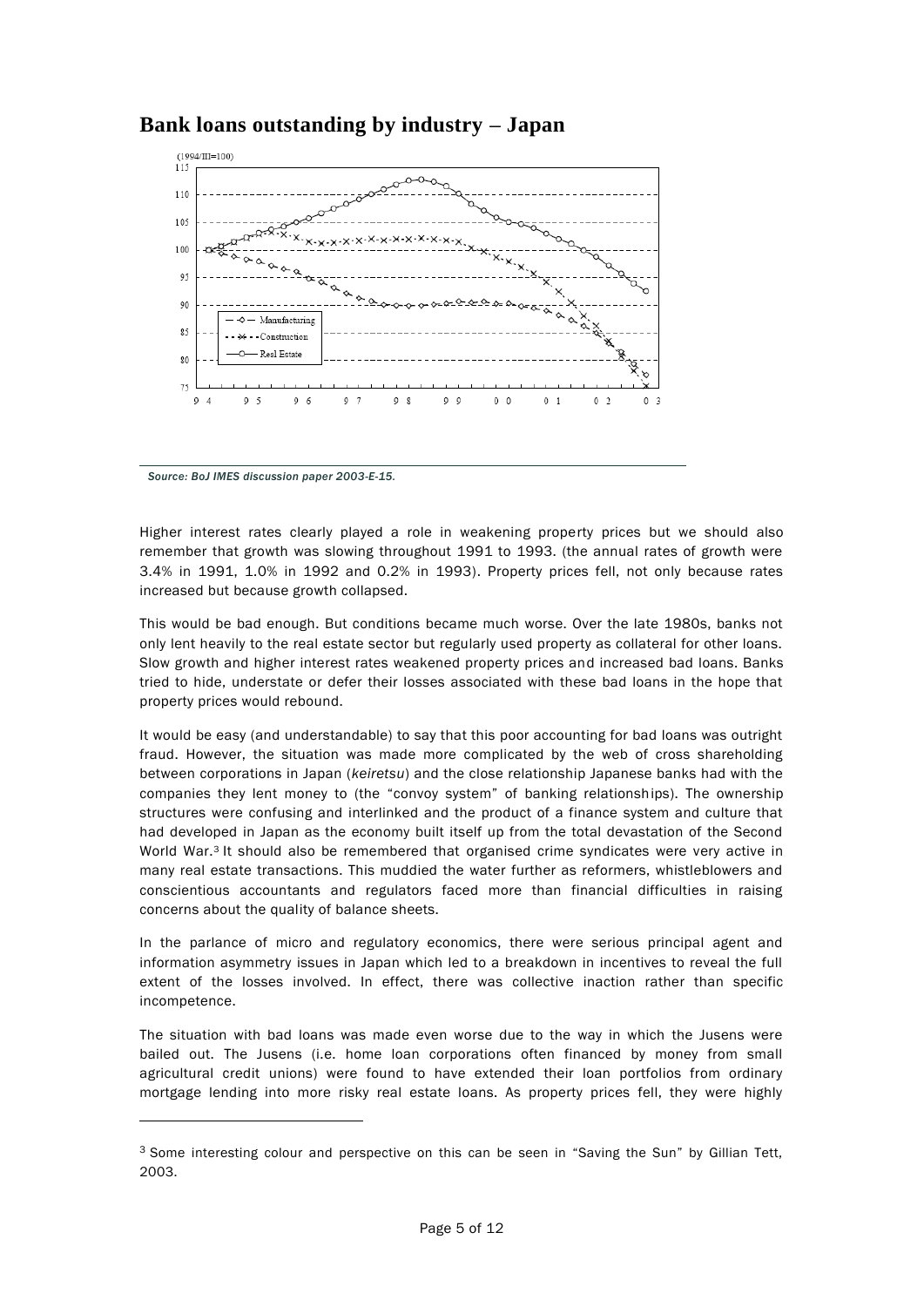exposed and at risk of failure. They were rescued in 1991 with the injection of Y680 billion of public money but no Jusen officials were punished<sup>4</sup>. This was highly unpopular with the general populace and delayed the prospect of public money being used to support banks for some time. Eventually the Jusen were closed in 1995 with total write offs of Y6.4 trillion. The weight of bad debt weighed on the whole economy and credit creation dried up. We can see this in the graph below which shows the declining rate of loan growth by banks between 1990 and 1992. From there, loan growth largely remained negative until 2006 – basically 14 years.





-

Conditions then got even worse as the government introduced a sales tax in 1997. This squeezed consumer spending and fortune dealt another cruel blow with the Asian currency and LTCM crises hitting in 1998. It was around this time that the "Japan premium" came into prominence. This was a situation where there was so much distrust about the solvency of banks in Japan that they had to pay higher rates to access funds than banks located outside Japan. This can be seen in the difference between LIBOR (London Interbank Offer Rate) and TIBOR (Tokyo Interbank Offer Rate). This is shown in the graph below. And once again, there is an eerie echo in today's data with the reverse happening.

<sup>4</sup> A short and useful description of the Jusen failure and its relevance to the SIV situation in the current financial meltdown can be seen by Takeo Hoshi at the RGE Monitor website on <http://www.rgemonitor.com/financemarkets-monitor/252605/jusen>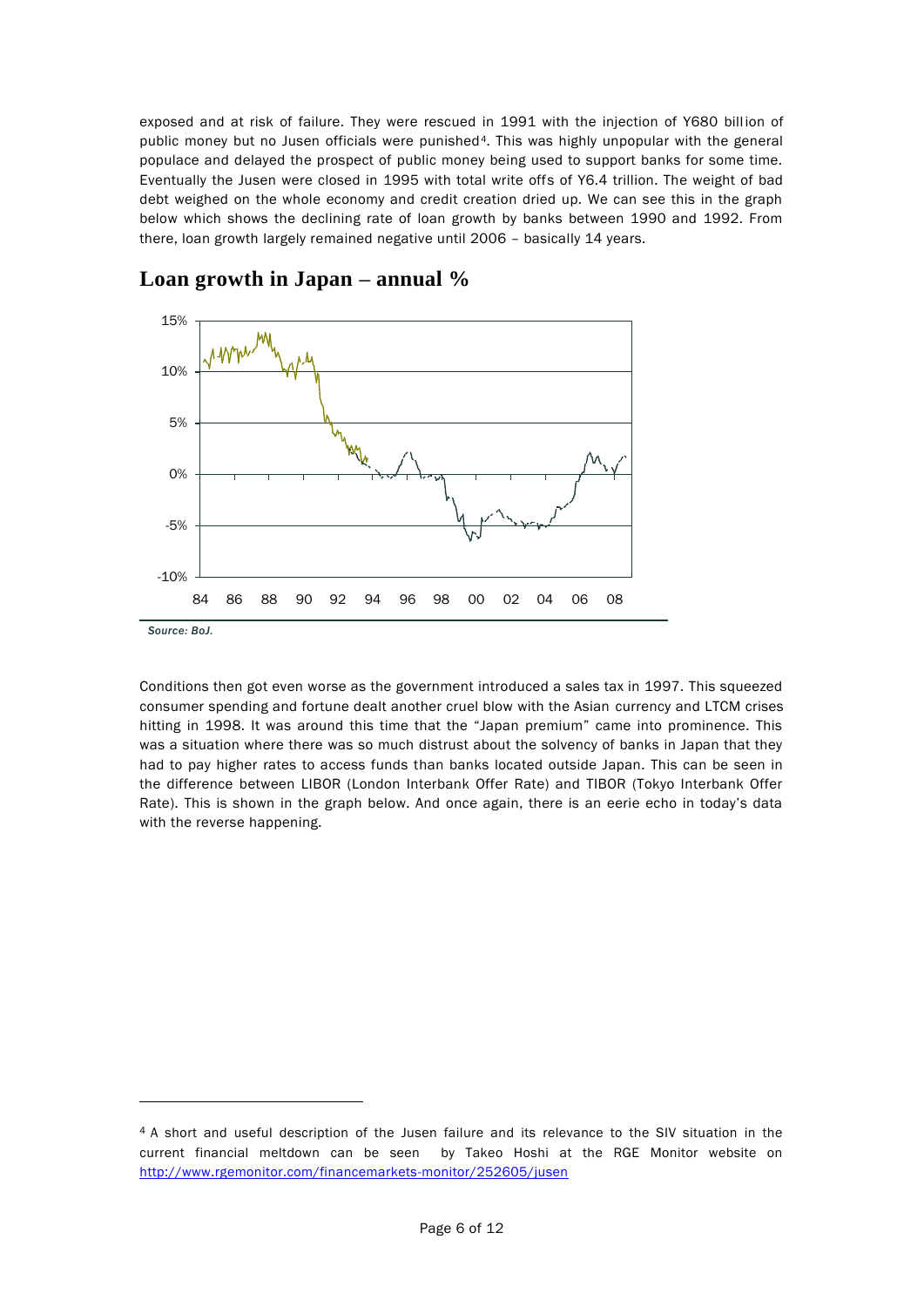## **Japan premium and its reversal: 3 month LIBOR minus TIBOR (basis points)**



*Source: Bloomberg.*

The Japanese economy contracted by -2.0% in 1998 and -0.1% in 1999. The recovery in 2000 was short lived as the global technology industries collapsed in 2000/2001 and equity markets around the globe contracted until well in to 2003 and the unemployment rate increased to 5.3%. It is only since then that the economy and equity market have shown some life. According to the business cycle dating committee in Japan, the economy troughed in December 2002 and has been in a recovery phase since then. Recent data, however, shows that the economy has once again fallen into recession.

#### Similarities with the current turmoil in financial markets and implications for the future

The discussion above has already suggested some similarities between what happened in Japan and what is happening now. In this section, we shall be more explicit in noting the lessons from Japan and its implications for policy and markets.

### **(a) Delaying appropriate action is costly**

One of the most stark lessons from Japan is that the delay in recognising the extent of the problems and attempting to hide them proved to be extremely costly.

It can be argued that this lesson has already been learnt. But not before time. When the credit crisis broke over a year ago, there was a desire avoid large scale public intervention and attempts were made to shore up liquidity in various markets rather than improve the capital base of institutions by providing the necessary funds. This has changed in recent months but the delay will prove costly. The milk has been spilt.

### **(b) Loan growth collapses**

One of the clear lessons from Japan is that the losses incurred by banks and the destruction of their balance sheets will lead to a reduction in their ability to make new loans. This is hardly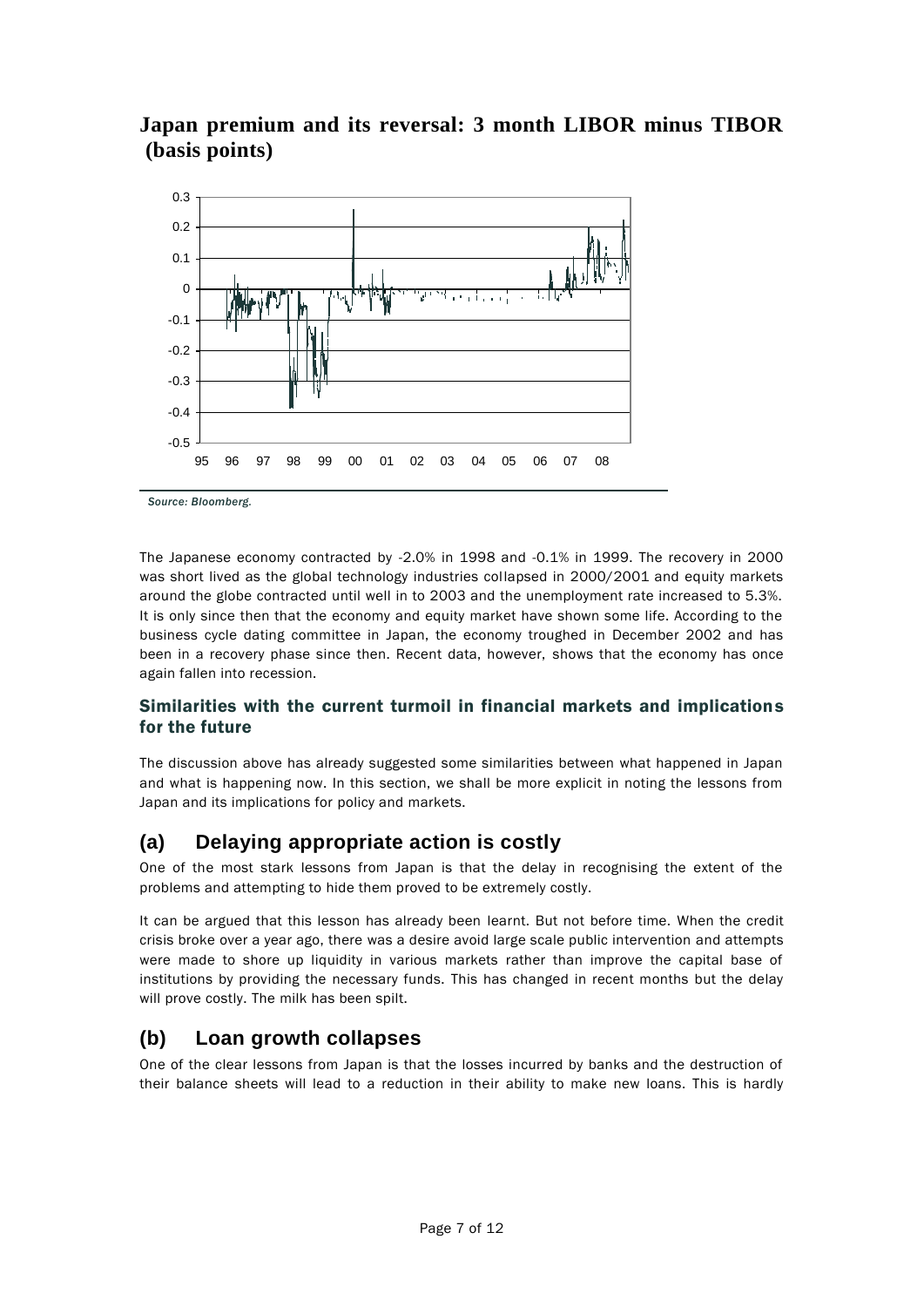surprising but it must be recognised that this appears to be inevitable – even if effective recapitalisation plans are put in place. <sup>5</sup>

This has important implications. Even appropriate policy actions designed to recapitalise banks through increasing their capital base will be associated with a shrinking of the finance sector.

One of the implications of the reduction in loans must be that the size of the banking sector in the economy is reduced. As a result, it is reasonable to assume that the banking sector will continue to underperform the market in general over the medium term. Even after the full extent of the problems started to be addressed from 1998 onwards, the banking sector in Japan under performed massively against the Topix. We should expect a similar development in Anglo Saxon markets going forward.



### **Bank sector relative to Topix (Jan 1990 = 100)**

*Source: Bloomberg.*

-

It is also reasonable to argue that attempts by governments to stop this collapse in loan growth by mandating that a specific amount of loans are made by banks are bound to fail. In particular, attempts to stabilise the level or rate of growth in loans to specific sectors (such as to housing or small business) will either fail or lead to substantial withdrawal of loan facilities in nondesignated categories (e.g. consumer finance, student loans and credit cards).

## **(c) Recession is inevitable and prolonged**

It is now widely accepted that the US and Europe will suffer severe recessions. However, until recently, there were still some who argued that a recession could be avoided. However, what is widely misunderstood is that the duration of the recession is likely to be much longer than typical.

<sup>5</sup>See the IMF's World Economic Outlook October 2008, page 152. The IMF notes that "Measures aimed at quickly improving the capital bases of financial institutions do not directly improve debtor capacity, but they make it easier to for banks to recognize losses and thereby facilitate corporate restructuring."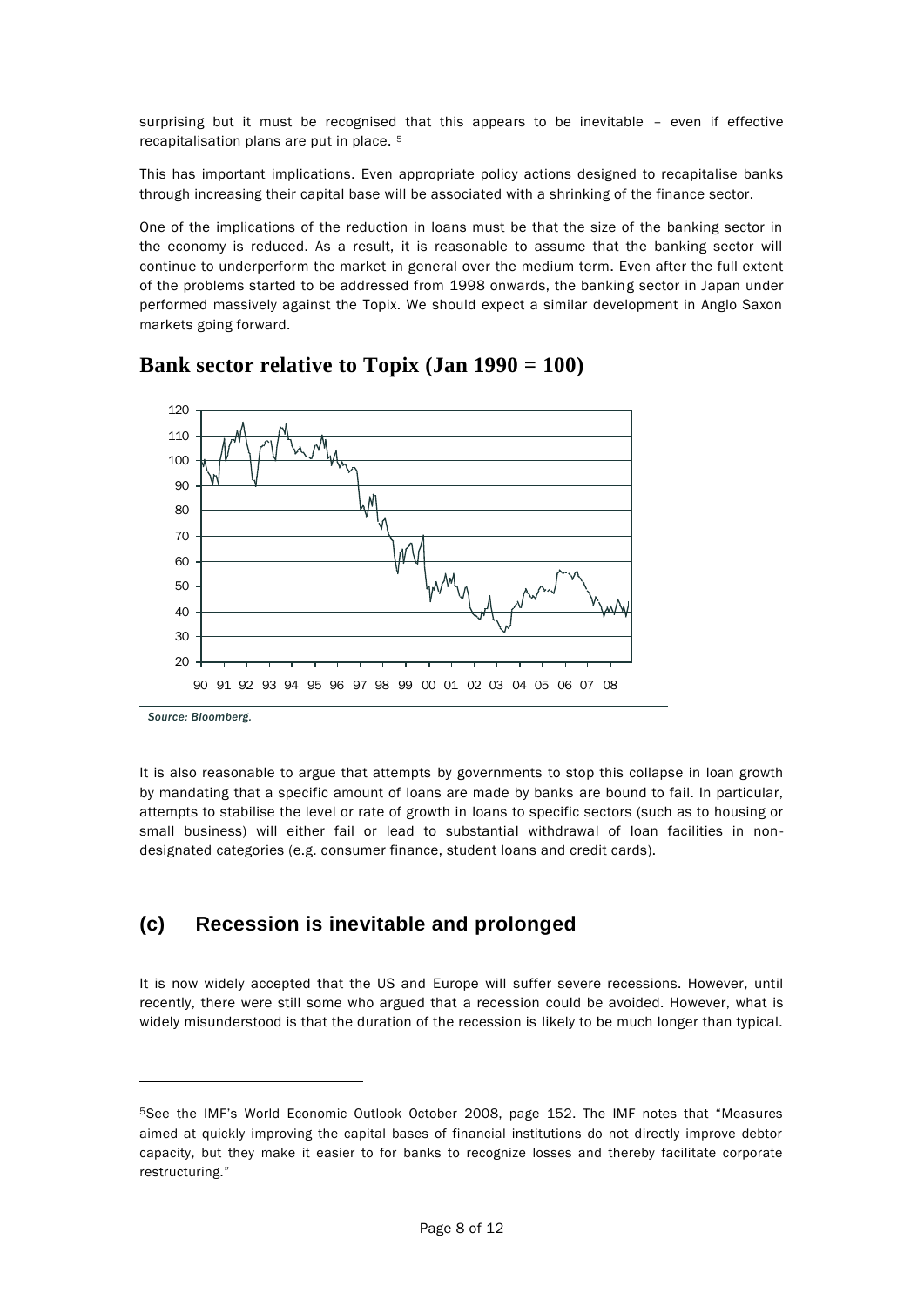According to the business cycle dates in Japan, the economy was in contraction for 32 months between February 1991 and October 1993. The only period with a longer period of contraction is October 1977 to February 1980, in the aftermath of the second oil shock.

According to the US National Bureau of Economic Research (NBER) business cycle dates, the longest contraction period in the US in the post war era was 16 months (two periods of November 1973 to March 1975 (the first oil shock) and July 1981 to November 1982). If the Japan experience is anything to go by, then the period of slow growth that the US is about to experience will be prolonged.

This is important as there are likely to be optimistic views about the outlook for factors such as corporate earnings and employment built upon the experience of past recessions. However, if the experience of the other countries that have faced financial crises is any guide, the time taken to recover is much longer than usual. Indeed, the discussion above could understate the problem. The IMF's latest World Economic Outlook carries table (Table 4.4 page 149) in which it estimates that the average time taken for an economy to recover the output lost in a recession resulting from financial stress is 15.8 quarters – that is nearly four years

## **(d) Public sector budgets move deeply into deficit.**

Once again this should not be surprising as the slowdown in activity will harm revenues and increase payments. However, even after adjustment for this, the cyclically adjusted budgetary position deteriorates rapidly. This is partly because funds must be diverted to support the banking system.

One of the features of the Japanese support of the banking system during the 1990s was the way in which stimulus packages were needed sequentially. The table below shows the packages enacted between 1993 and 2000 in Japan and their size relative to GDP. We already know that the US and UK governments have committed large sums to bailing out their banking systems. The lesson from Japan must be that, if more public funds are needed, they will be found.

| Date           | <b>JPY trillion</b> | $%$ GDP |  |
|----------------|---------------------|---------|--|
| April 1993     | 13.2                | 2.7%    |  |
| September 1993 | 6.2                 | 1.3%    |  |
| February 1994  | 15.3                | 3.1%    |  |
| September 1995 | 14.2                | 2.9%    |  |
| April 1998     | 16.7                | 3.2%    |  |
| November 1998  | 23.9                | 4.6%    |  |
| November 1999  | 18.1                | 3.5%    |  |
| November 2000  | 11.0                | 2.1%    |  |
|                |                     |         |  |

### **Japan economic stimulus packages: 1992 - 2003**

*Source: IMF*

## **(e) Government bond markets rally.**

This may seem incongruous with the deterioration in budget deficits but the expansion of Japan's cyclically adjusted budget deficit from a surplus of 2.3% of GDP in 1990 to a deficit of -5.9% in 2000 was associated with a fall in ten year bond yields from 7.0% to 1.7%.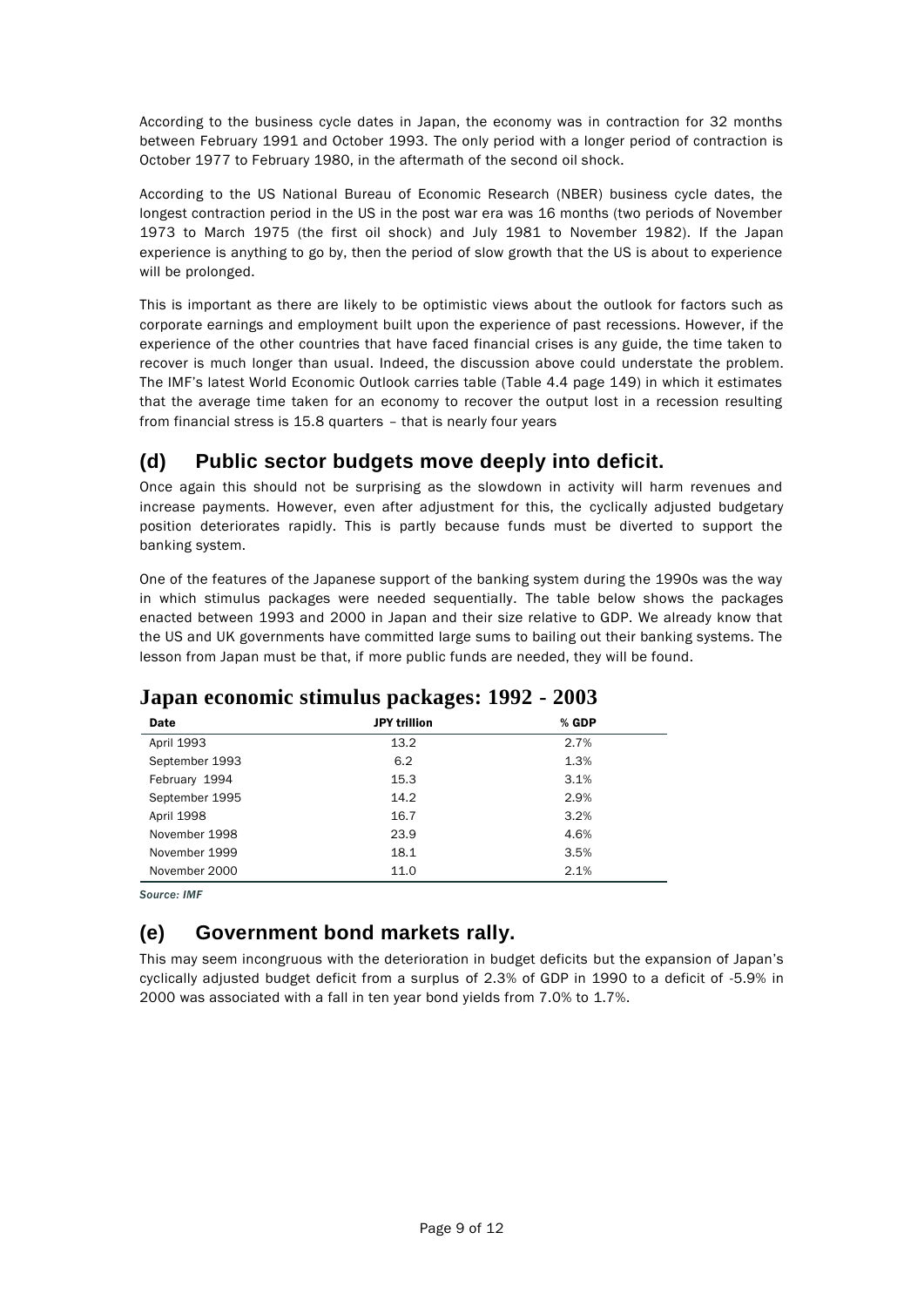

### **Japan's budget deficit and bond yields**

*Source: OECD.*

Essentially three factors come into play. First, the recessionary factors are more powerful than the budgetary effects. This will reduce inflation and make bonds attractive. Second, monetary policy will tend to be eased. This is partly due to standard macro reasons to offset the recession but there is also an argument that the central bank will want to keep the yield curve upward sloping in order to allow banks to refinance themselves by exploiting the difference between short and long term rates ("riding the yield curve"). Third, as banks withdraw from lending to the private sector, they substitute by lending to the government by purchasing government bonds. This also has the effect of improving their capital ratios as government bonds require less capital under BIS capital adequacy rules than loans to the private sector. In Japan, the share of total banks' assets bank accounted for by government bonds increased from 4% to 14% between 1999 and 2004 as the banks began their recapitalisation process. The increase in issuance by the government was accommodated by the increased demand for low risk assets by the banks. T

### **JGBs as a share of total bank assets**



*Source: Bank of Japan.*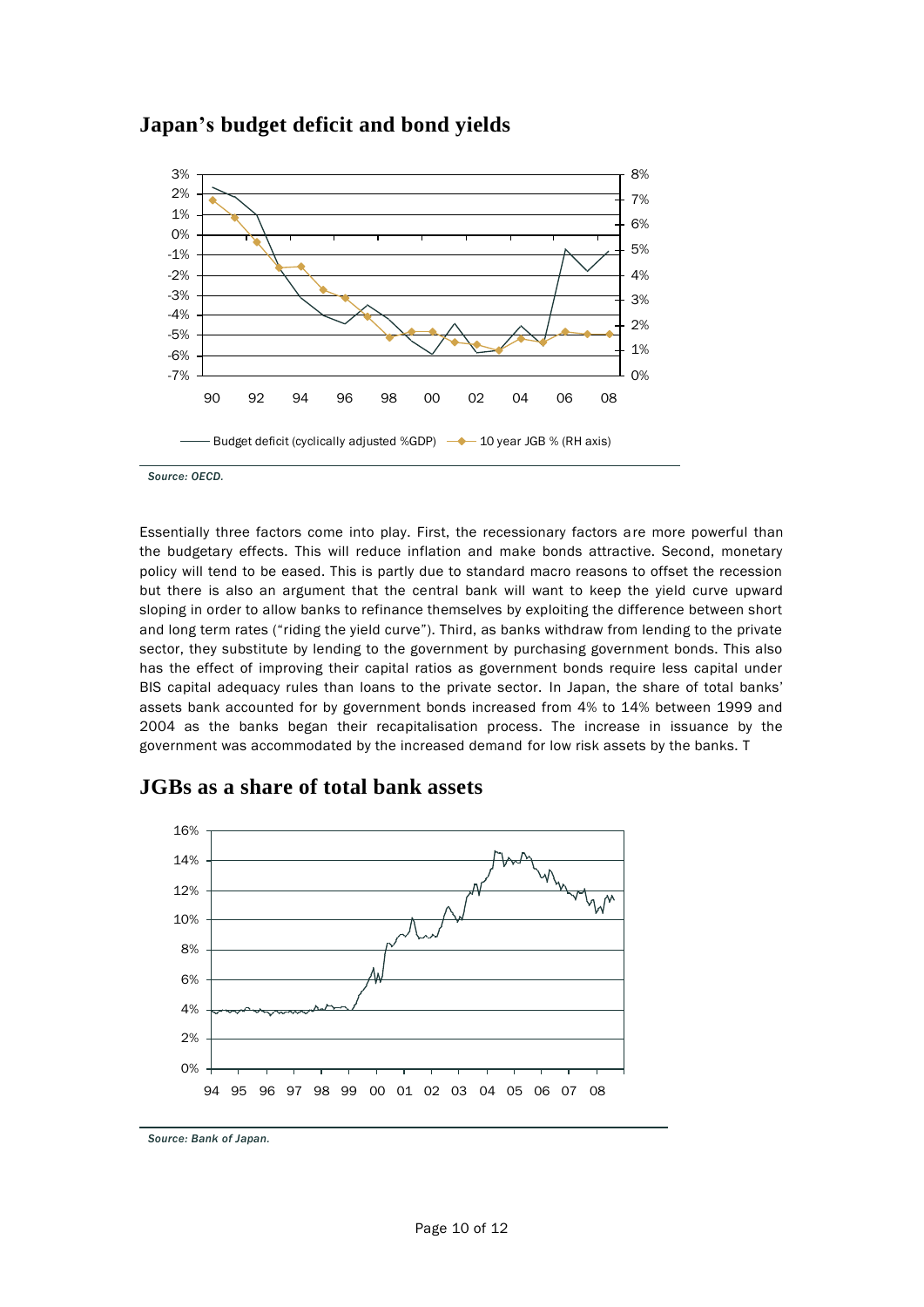#### Valuations could still be stretched

There is an argument that the comparison between Japan and the collapse of its equity market and the current situation in the US and Europe is misleading. This is largely because the Japanese equity market entered its collapse in 1990 from a position of extreme overvaluation with a PE ratio of 75. This is clearly different from the situation in the US and Europe when the current crisis began. PE ratios in major Anglo Saxon markets were then well below 20. More detailed calculations using cyclically adjusted PE ratios and Q calculations also suggest that the equity market in the US is undervalued. As a result, there is an argument that we should not expect a repeat of the cataclysmic developments that were seen in Japan during the 1990s. Indeed, even the latest evaluation of conditions in the US (and other countries around the world) made by the IMF shows that conditions in financial markets are not as extended as they were in Japan in 1990.<sup>6</sup>

It could also be argued that equity markets in the US and elsewhere have already fallen to reflect the coming recession but this has little truck with the macro outlook. Growth is still set to disappoint and remain weak for a prolonged time. As a result, there is still the prospect of disappointment in corporate earnings, employment, wages, loan growth and budgetary positions for much longer than many are prepared to admit. Although equity markets in the US and Europe have fallen by around 40% over the past year, it should be remembered that the Nikkei fell by 39% in 1990. This did not stop it falling by another 29% over the next two years.

There is also one area where it could be argued that valuations have not yet adjusted. This is housing. The graph below gives a representation of this. It plots the average land price index for the 6 major cities in Japan (this covers commercial, industrial and residential land) against the US Case-Shiller composite index. The indices have been reset so that 1986 equals 100. Looking simply at the price indices, there is a case to argue that there is still plenty of room for house prices to adjust downward further in the US. This does not mean that house and property prices in the US are going to copy the Japanese experience but the similarities in the rise in real estate prices gives one pause for thought.



### **Comparison of Japanese and US property prices (1986 = 100)**

*Source: MIAC and S&P.*

 $\overline{a}$ 

<sup>6</sup> See IMF World Economic Outlook, October 2008, table 4.4.